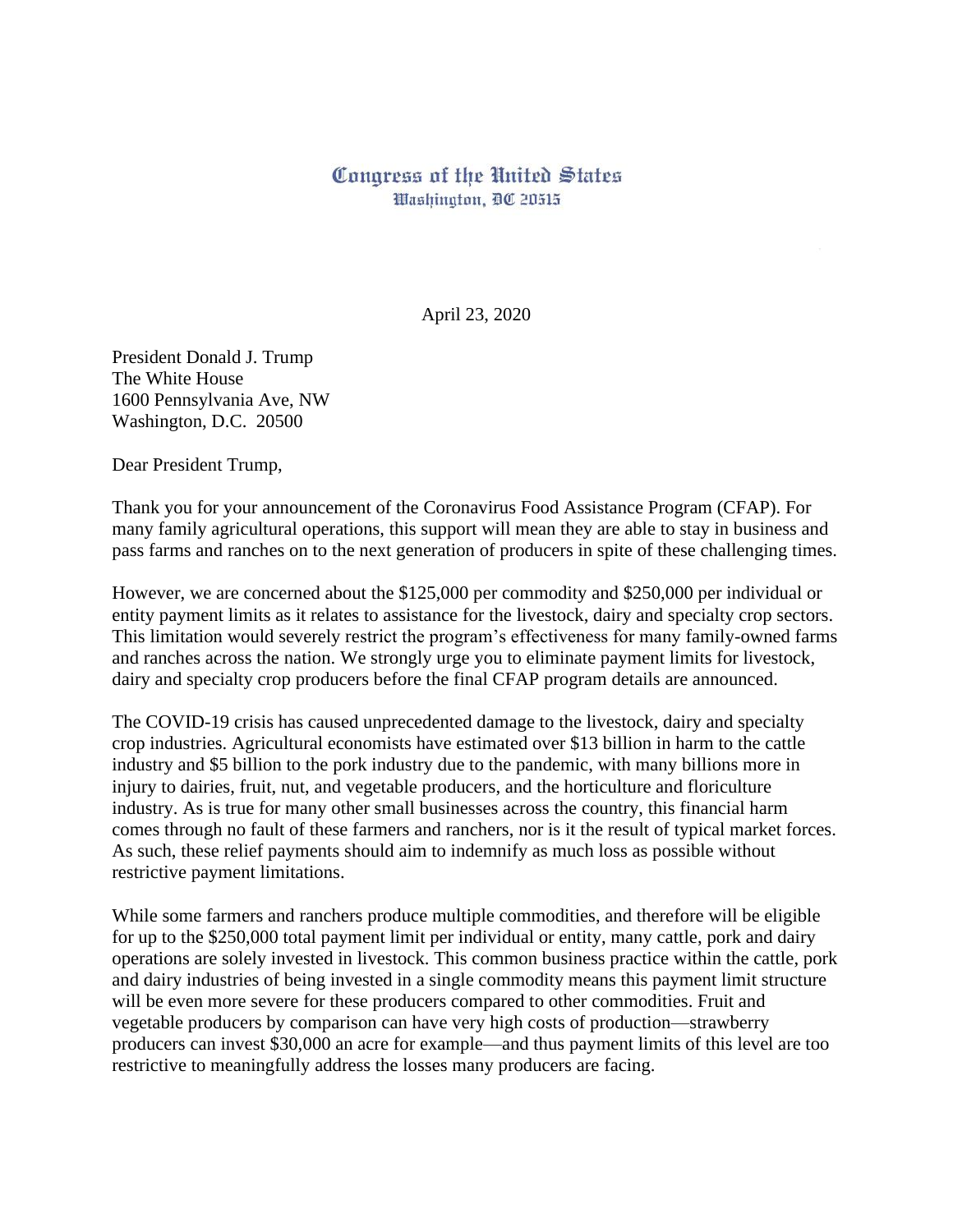It is critical for USDA to provide a level of support that is responsive to the disaster situation producers are currently facing. As you know, Congress approved \$14 billion in the CARES Act to partially replenish the Commodity Credit Corporation and we believe that a significant portion of these dollars should be used to ensure that needs are met, even if the payments must be paid in tranches.

We appreciate the support you and Secretary Perdue have provided farmers and ranchers, and we look forward to working with you make certain agricultural producers receive the level of assistance necessary in response to COVID-19.

Sincerely,

Jimmy Panetta Mike Simpson

**Jim Costa** Dan Newhouse

Henry Gillar

Henry Cuellar Fred Upton Member of Congress Member of Congress

 $M.C.$ 

Member of Congress Member of Congress

Member of Congress Member of Congress

Fred linte

D. W. Marll

Xochitl Torres Small Roger Marshall, M.D. Member of Congress Member of Congress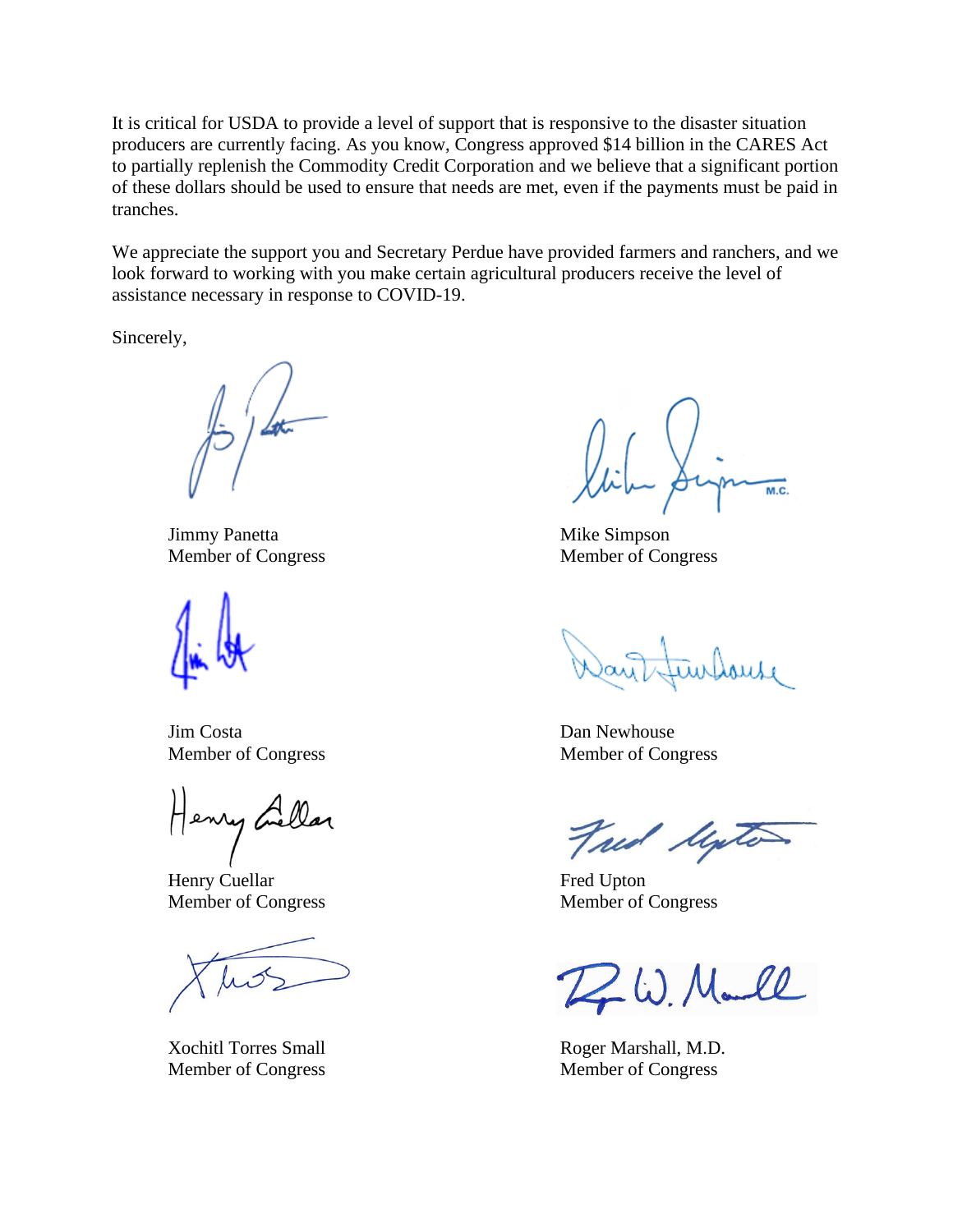Juan Vargas Doug LaMalfa

Stephanie Murphy Mario Diaz-Balart

Filemon Vela **Elise Stefanik** Member of Congress Member of Congress

Jerry McNerney Russ Fulcher

Darren Soto Dusty Johnson Member of Congress Member of Congress

Alcee L. Hastings David Rouzer Member of Congress Member of Congress

Member of Congress Member of Congress

Deb Haaland Bob Gibbs Member of Congress Member of Congress

Jared Huffman Anthony Gonzalez Member of Congress Member of Congress

Vicente Gonzalez **Cathy McMorris Rodgers** Member of Congress Member of Congress

Member of Congress Member of Congress

Member of Congress Member of Congress

Member of Congress Member of Congress

Salud Carbajal Paul A. Gosar, D.D.S. Member of Congress Member of Congress

Tom O'Halleran Ted S. Yoho, D.V.M. Member of Congress Member of Congress

Kurt Schrader Neal P. Dunn, M.D.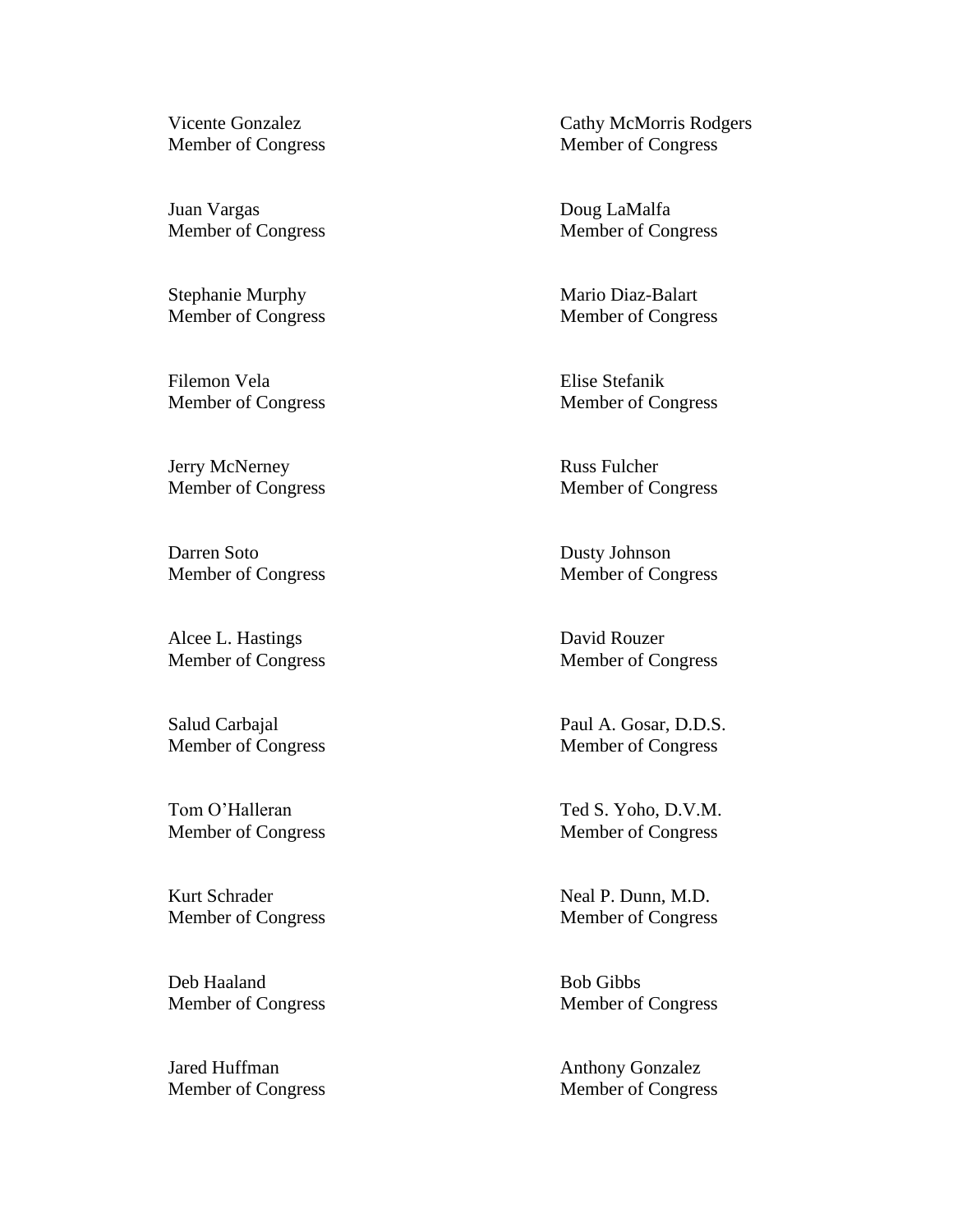Raul Ruiz, M.D. Ron Estes

Mike Thompson Will Hurd

Julia Brownley W. Gregory Steube Member of Congress Member of Congress

Ted Deutch Mac Thornberry Member of Congress Member of Congress

TJ Cox Jim Hagedorn

Joe Courtney Mike Gallagher Member of Congress Member of Congress

Suzan DelBene Scott Tipton Member of Congress Member of Congress

John Garamendi Trent Kelly Member of Congress Member of Congress

Val B. Demings Mike Bost Member of Congress Member of Congress

Elissa Slotkin Bill Posey Member of Congress Member of Congress

Greg Stanton Liz Cheney Member of Congress Member of Congress

Susan Wild Brian Fitzpatrick Member of Congress Member of Congress

Member of Congress Member of Congress

Member of Congress Member of Congress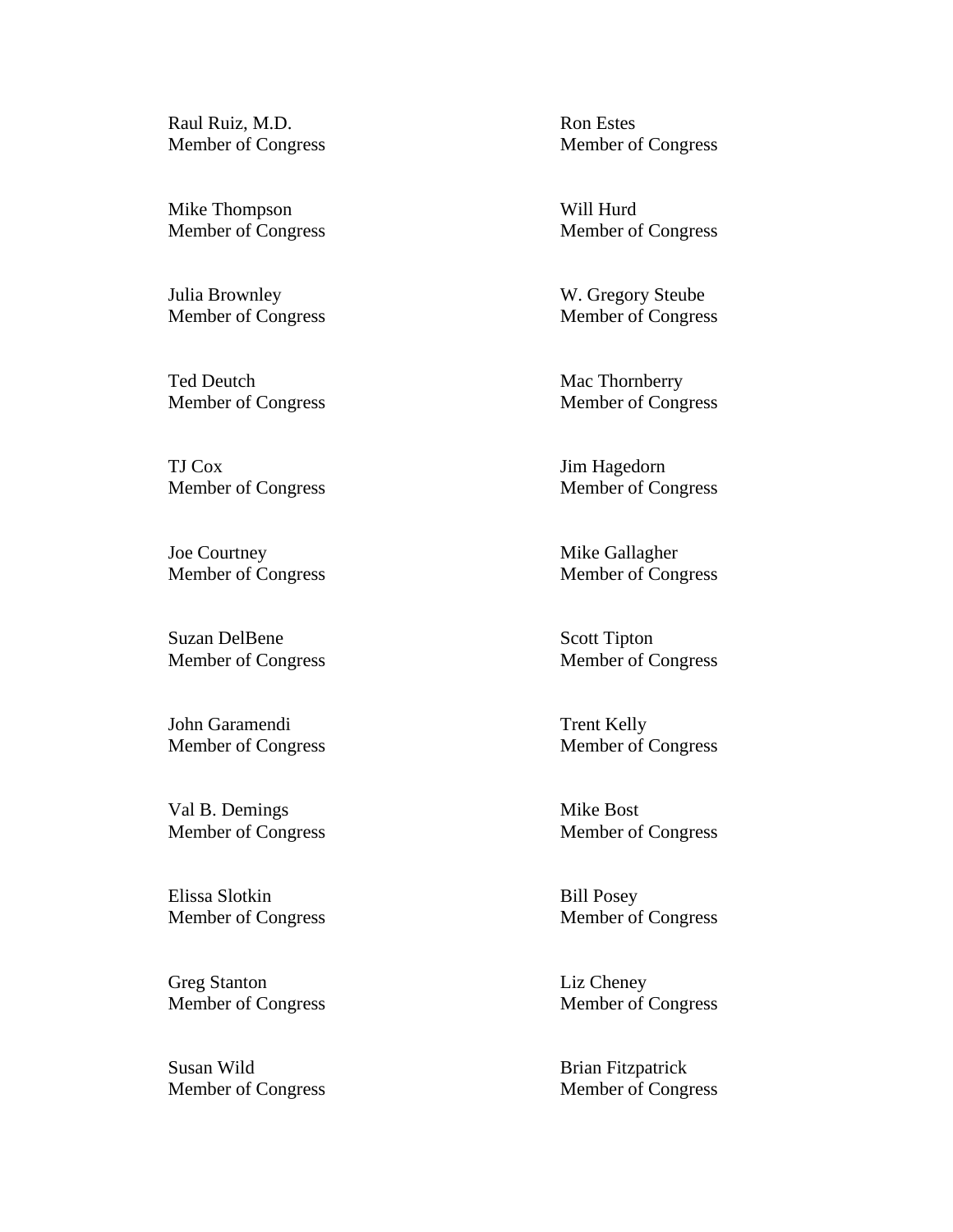Pete Aguilar Ted Budd

Al Lawson Randy Weber

Kim Schrier, M.D. Ross Spano

Ben Ray Luján Pete Stauber Member of Congress Member of Congress

Josh Harder Vicky Hartzler

Emanuel Cleaver Michael T. McCaul Member of Congress Member of Congress

Debbie Mucarsel-Powell Steven M. Palazzo Member of Congress Member of Congress

Jahana Hayes Mike Rogers Member of Congress Member of Congress

Eric Swalwell Steve Watkins

Tom Malinowski Tim Walberg

Rick Larsen Darin LaHood Member of Congress Member of Congress

Scott Peters John Katko Member of Congress Member of Congress

Member of Congress Member of Congress

Member of Congress Member of Congress

Member of Congress Member of Congress

Member of Congress Member of Congress

Member of Congress Member of Congress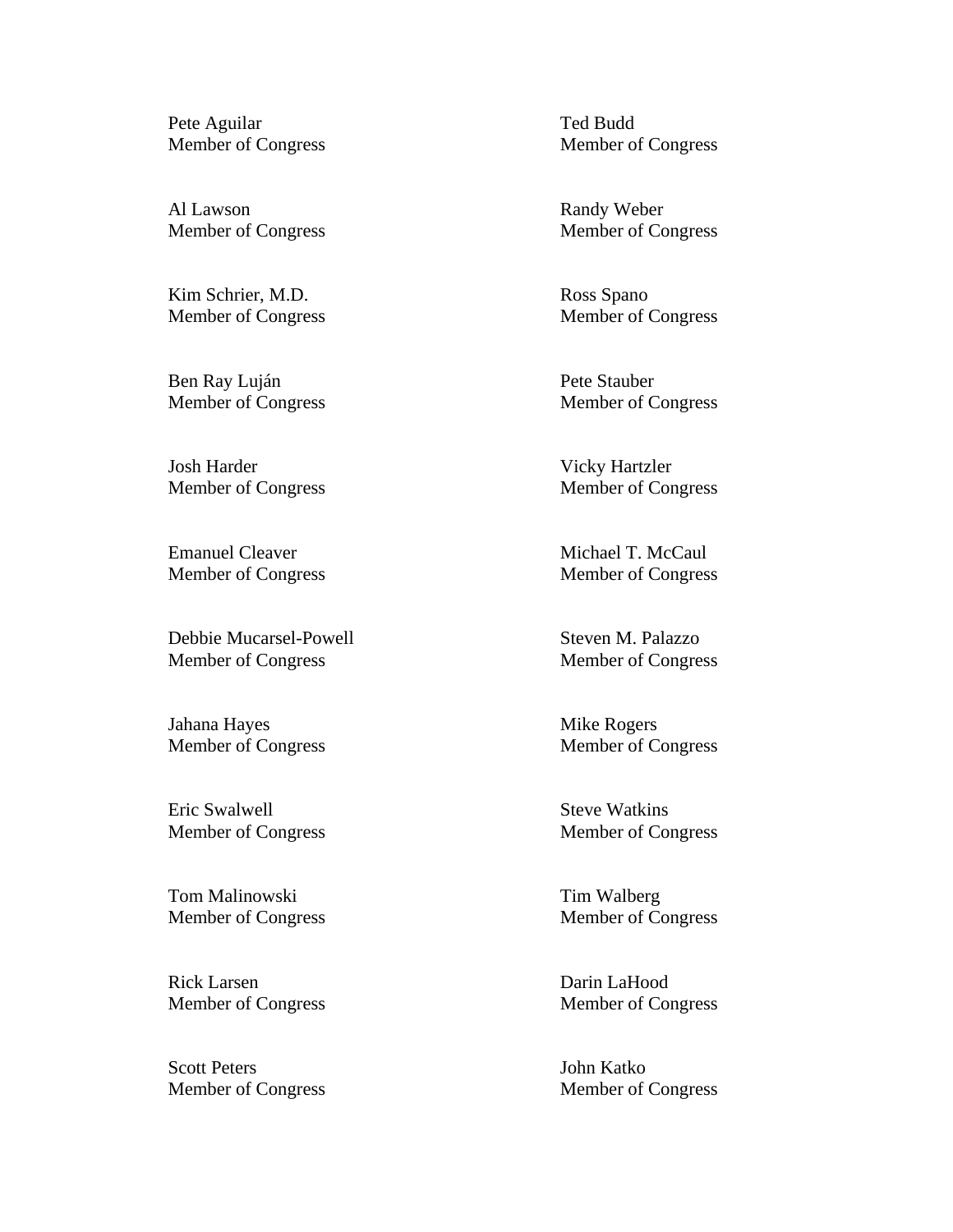Kendra S. Horn John H. Rutherford

Daniel T. Kildee Louie Gohmert

Anthony Brindisi Roger Williams

Abby Finkenauer Don Bacon Member of Congress Member of Congress

Ami Bera, M.D. Tom Emmer

Debbie Dingell Rodney Davis Member of Congress Member of Congress

Cindy Axne Gus M. Bilirakis Member of Congress Member of Congress

Member of Congress Member of Congress

Sean Patrick Maloney Bill Huizenga Member of Congress Member of Congress

David Scott John Moolenaar Member of Congress Member of Congress

Richard Hudson John Shimkus

Jason Smith Paul Mitchell Member of Congress Member of Congress

Member of Congress Member of Congress

Member of Congress Member of Congress

Member of Congress Member of Congress

Member of Congress Member of Congress

Abigail Spanberger Robert B. Aderholt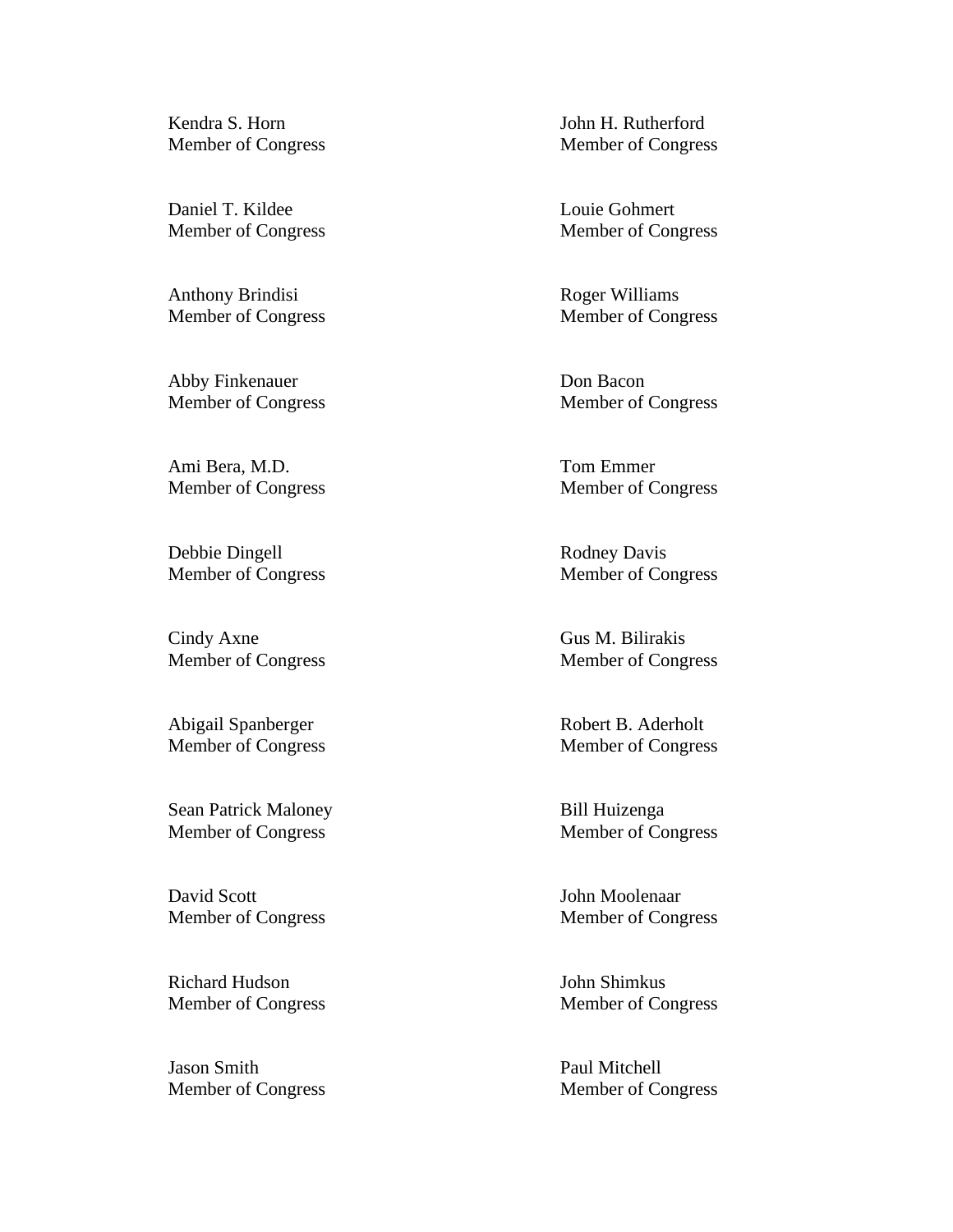Blaine Luetkemeyer Troy Balderson

John R. Carter Greg Gianforte

Chuck Fleischmann **Adrian** Smith

Devin Nunes Bradley Byrne Member of Congress Member of Congress

Daniel P. Meuser Bill Flores

Greg Walden Jodey C. Arrington Member of Congress Member of Congress

Lee Zeldin Ron Wright Member of Congress Member of Congress

Lloyd Smucker Sam Graves Member of Congress Member of Congress

Jaime Herrera Beutler Michael Guest Member of Congress Member of Congress

Billy Long Martha Roby Member of Congress Member of Congress

David Loebsack Charlie Crist Member of Congress Member of Congress

Member of Congress Member of Congress

Member of Congress Member of Congress

Member of Congress Member of Congress